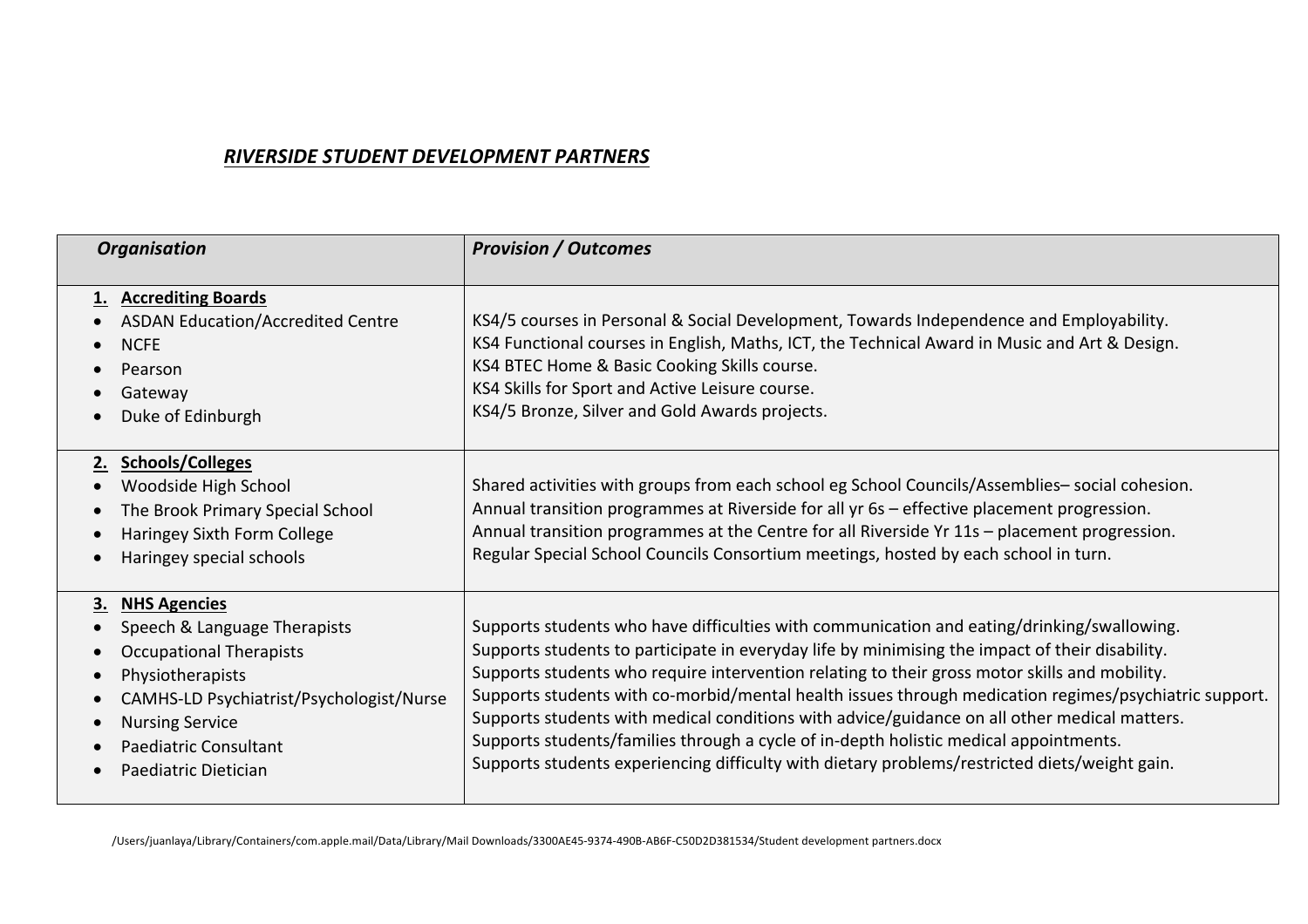| 4. | <b>Other Therapies</b><br><b>Respond Art Therapy</b><br><b>Respond Drama Therapy</b><br><b>Nordoff Robins Music Therapists</b><br>Tavistock Institute Psychotherapy                                                                                                                                                                 | Specialist therapy that provide students with the opportunity to express and reduce anxiety.<br>Specialist therapy that provide students with the opportunity to express and reduce anxiety.<br>Specialist therapy to aid the development of communication/empathy/self-expression skills.<br>Specialist therapy for individual students and/or families needing high-level interventions. |
|----|-------------------------------------------------------------------------------------------------------------------------------------------------------------------------------------------------------------------------------------------------------------------------------------------------------------------------------------|--------------------------------------------------------------------------------------------------------------------------------------------------------------------------------------------------------------------------------------------------------------------------------------------------------------------------------------------------------------------------------------------|
|    | 5. LA Sensory Support<br><b>Educational Psychology Service</b><br><b>Hearing-Impaired Service</b><br><b>Visually-Impaired Service</b>                                                                                                                                                                                               | Provides educational psychology support for individual students and small groups as allocated.<br>Provides in-class observation/advice to ensure effective learning for hearing impaired students.<br>Provides in-class observation/advice to ensure effective learning for visually impaired students.                                                                                    |
| 6. | <b>Family Support</b><br>Children with Disabilities Team<br>Markfield Parent-Partnership Scheme<br><b>TCAPS</b>                                                                                                                                                                                                                     | Allocates Personal Budgets for families to access appropriate respite/recreation services.<br>Supports parents of students with disabilities to access to support and training for them.<br>Interventions supporting parents experiencing difficulty with their student's behaviour at home.                                                                                               |
|    | 7. Off-site Work Experience<br>The RockStone Cycling Hub<br>Winkfield Resource Centre<br>Woodside School Canteen<br><b>Markfield Community Centre</b><br>Made From the Dead Taxidermy<br>The Brook Primary Special School<br><b>Coleridge Primary School</b><br>Alexander Palace Forest School<br>Broadwater Farm Children's Centre | Cycle mechanic skills and experience<br>Garden assistant / Administrator / Café assistant<br>Catering assistant<br>Assistant chef / Caterer / Sensory work experience<br>Taxidermy skills<br>Teaching Assistant in classes<br><b>Teaching Assistant in classes</b><br>Facilitator assistant work<br>Office administrative work                                                             |

/Users/juanlaya/Library/Containers/com.apple.mail/Data/Library/Mail Downloads/3300AE45-9374-490B-AB6F-C50D2D381534/Student development partners.docx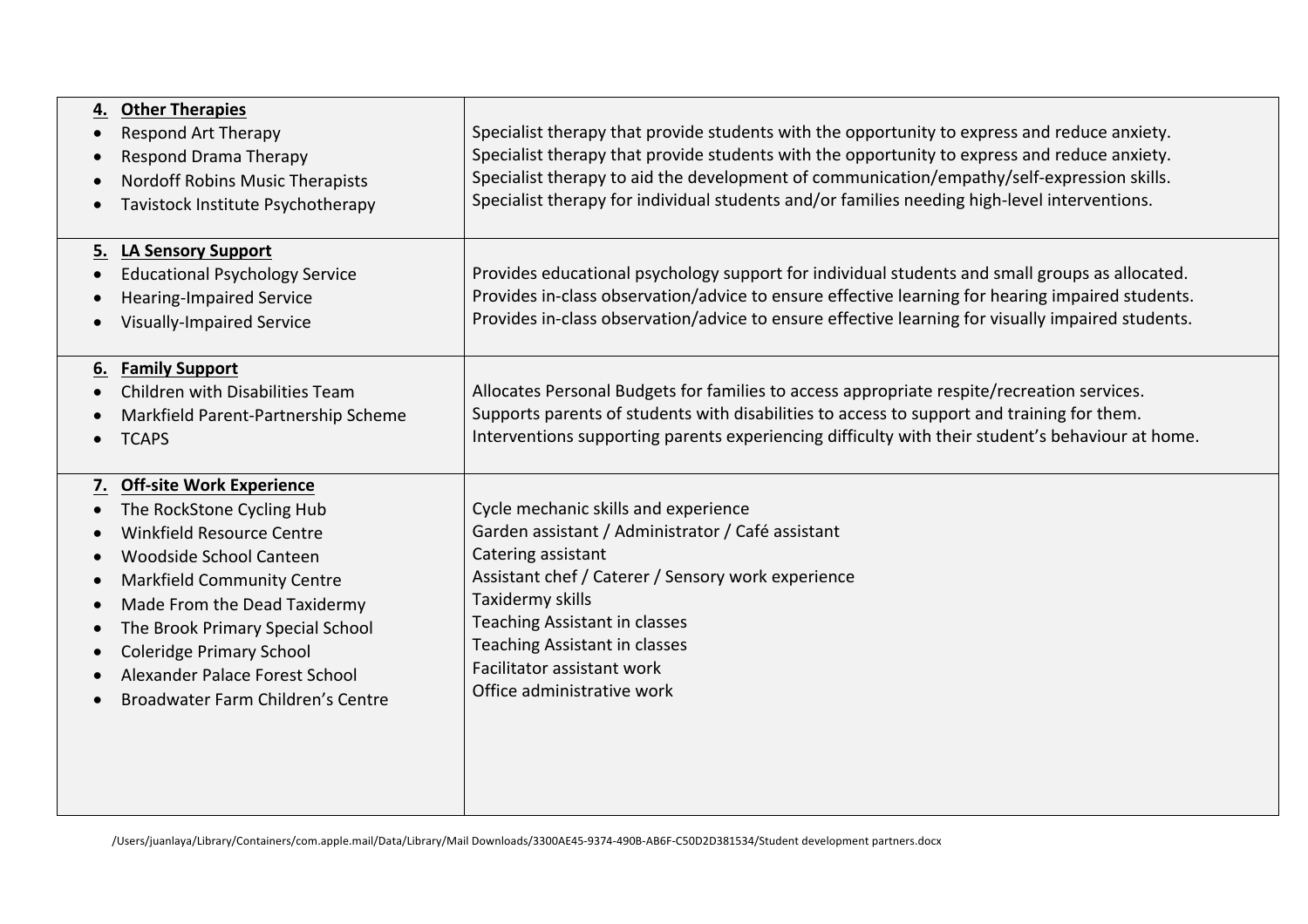| <b>Sporting Links</b><br>8.<br>Tottenham Hotspur Football Club<br>New River Sports Stadium<br>North London Panathlon Challenge<br>North London Coaching                                                          | Provider of football coaches to lead on exemplar lessons at the school - includes PMLD.<br>Venue for Riverside's annual Sports Day, raising status of event for students and visitors.<br>Regular competitive (trophies awarded) sporting meet for special schools at Wembley Stadium. Coaches<br>provided to support/enhance Riverside PE lessons in six listed sports. |
|------------------------------------------------------------------------------------------------------------------------------------------------------------------------------------------------------------------|--------------------------------------------------------------------------------------------------------------------------------------------------------------------------------------------------------------------------------------------------------------------------------------------------------------------------------------------------------------------------|
| <b>Student Training Providers</b><br><u>9.</u><br><b>Cycle Training UK</b><br>$\bullet$<br>Haringey Music (Instrumental Tuition)<br>Haringey Independent Travel Trainer                                          | Weekly 1:1 bicycle training lessons to extend skills/increase confidence/aim for independence.<br>This service provides - and in the cases of FSM families funds - individual instrumental tuition.<br>Accredited travel training for students for whom this is appropriate - leads to travel to school.                                                                 |
| 10. After-school Provision<br><b>Team Spirit</b><br>$\bullet$<br>Markfield<br>New River Sports Hub                                                                                                               | In-house daily after-school clubs providing a range of activities - sporting/recreational skills.<br>External daily after-school clubs providing a range of activities - sporting/recreational skills.<br>Monday after-school inclusive football provision for mainstream and leaning disabled students.                                                                 |
| 11. Holiday Provision<br><b>Team Spirit</b><br>Markfield<br>Haringey 'Autism Us'                                                                                                                                 | Internal holiday club provision for half of each statutory school holiday - skills as above.<br>Local external holiday club provision - skills as above.<br>Local provision for small numbers of complex ASD students - secure recreational facility.                                                                                                                    |
| 12. Residential Settings<br>Noah's Ark Children's Venture<br>$\bullet$<br>Haslemere Road Respite Centre<br>$\bullet$<br>Center za korekcijo sluha, Slovenia<br>East Grinstead and Dorking campsites<br>$\bullet$ | Annual residential trips offered to all Riverside students - positive outcomes in independence.<br>Local overnight respite provider for complex students - social and recreational skills.<br>Annual residential trips to our link special school in Slovenia (Team 1).<br>Duke of Edinburgh Gold, Silver and Bronze Awards exhibitions.                                 |
| 13. Drama Companies<br><b>Face-Front Theatre Company</b><br>$\bullet$<br>Chicken Shed Theatre Company<br>$\bullet$<br>Haringey Shed Theatre Company<br>$\bullet$                                                 | Provides unique inclusive performing arts workshops in school for students to access RSHE.<br>Inclusive productions featuring non- and learning disabled actors for whole-school viewing.<br>Chicken Shed local off-shoot - after-school and school holiday student drama placements.                                                                                    |

/Users/juanlaya/Library/Containers/com.apple.mail/Data/Library/Mail Downloads/3300AE45-9374-490B-AB6F-C50D2D381534/Student development partners.docx